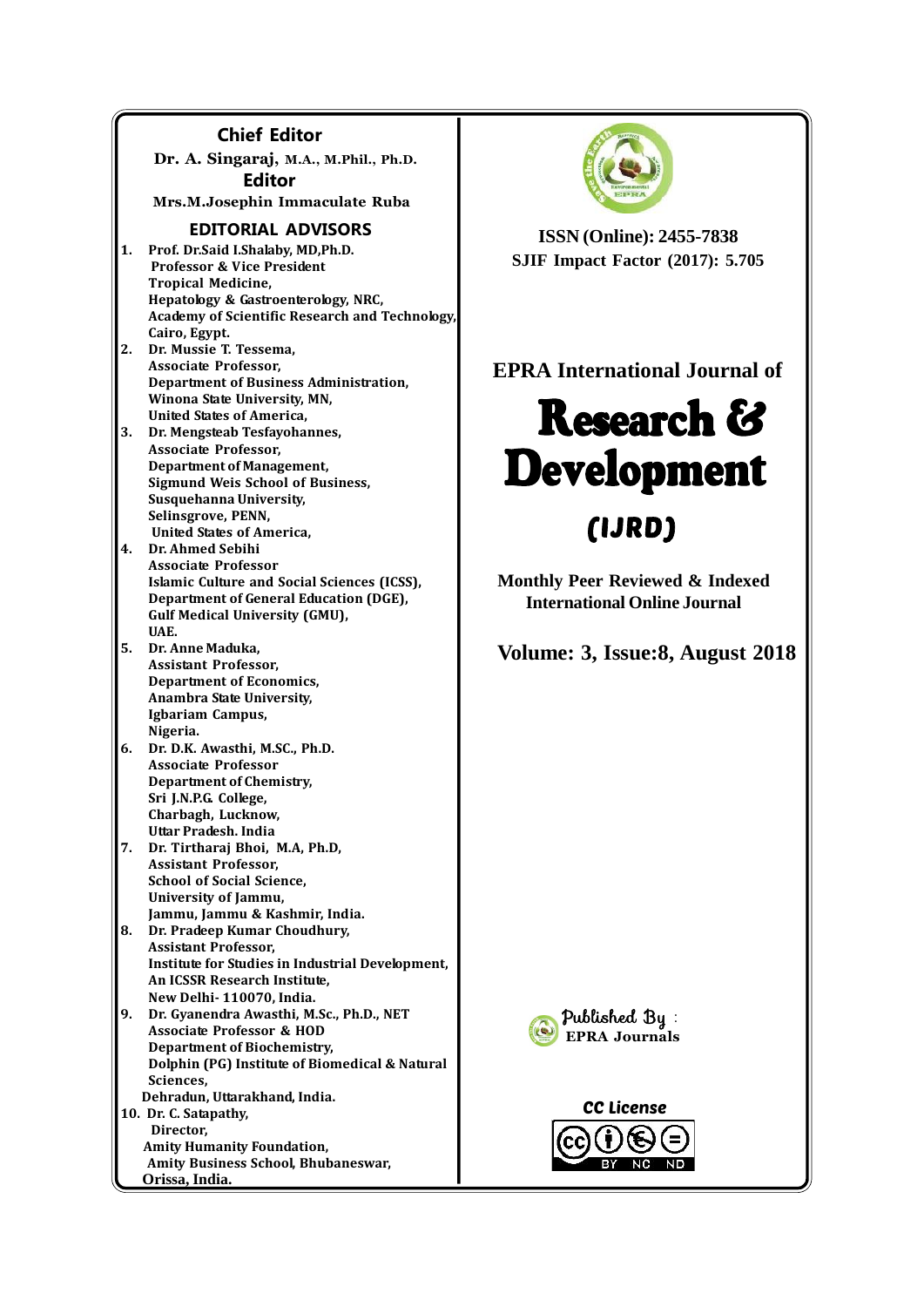

**SJIF Impact Factor: 5.705 Volume: 3 | Issue: 8 | August | 2018 ISSN: 2455-7838(Online) EPRA International Journal of Research and Development (IJRD)**

# **PHYTOCHEMICAL EVALUATION OF** *BASELLA ALBA* **L**

**Revathi, D.<sup>1</sup>**

**<sup>1</sup>**PG & Research Department of Botany, Vellalar College for Women (Autonomous), Thindal, Erode (Dt.), Tamil Nadu, India

# $S$ **udha**,  $N^2$ .

**<sup>2</sup>**PG & Research Department of Botany, Vellalar College for Women (Autonomous), Thindal, Erode (Dt.), Tamil Nadu, India

## **ABSTRACT**

*Herbal plants play an important role in health system. Man utilized the plants for many purposes such as food, medicine, constructions etc. Plants rich in good source of nutrients are also growing as ornamental plants. Basella alba L. is such a type of plant but in the present study it exhibited the presence of alkaloids, flavonoids, phytosterol, saponins, tannin, cardiac glycosides, fixed oil, glycerine, phlobatannin, terpenoids and steroids as secondary metabolites on various extracts.*

**KEY WORDS:** *Health, ornamental, Basella alba, metabolites*

#### **INTRODUCTION**

The world is fertile with natural and medicinal plants are now more focused than ever because they have the capacity of producing many benefits to society indeed to mankind, especially in the line of medicine and pharmacological (Ibrahim et al., 2014). Following the advent of modern medicine, herbal medicine suffered a setback, but during last two or three decades, advances in phytochemistry and in identification of plant compounds, effective against certain diseases have renewed the interest in herbal medicines (Aboaba et al., 2006). Not only the plants growing in the wild have healing properties but also growing as ornamental the plants may possess medicinal potential too. In the same way *Basella alba* L. is planted as an ornamental plant, which is glabrous succulent climbing herb commonly known as Malabar Spinach, vine spinach, red vine spinach, climbing spinach, creeping spinach, buffalo spinach or Ceylon spinach, since it is usually used as a substitute for spinach and in Tamil it is called Kodi pasalai. It is a good source of fiber, vitamins A, B, and C, minerals like calcium, magnesium and iron, and several antioxidants. It also contains essential amino acids such as arginine, isoleucine, leucine, lysine, threonine, tryptophan, thiamine, riboflavin and niacin and a low percentage of soluble oxalates. The leaves contain carotenoids, organic acids, water soluble polysaccharides, bioflavonoid, betacyanin and vitamin K. Also, triterpene oligoglycosides basella saponins A, B, C and D, beta vulgaroside I, momordins II b and II c have been isolated from the plant (Deshmukh and Gaikwad, 2014) and also found out that the anticancer, antioxidant and anti-inflammatory properties of Basella alba were attributed to the presence of  $\beta$ -sitosterol and lupeol.

B. alba is traditionally used as medicine for diverse diseases. In Ayurveda, it is used for hemorrhages, skin diseases sexual weakness and ulcers and as laxative in children and pregnant women. The plant is febrifuge, its juice is a safe aperient for pregnant women and a decoction has been used to alleviate labour. It is also an astringent and the cooked roots are used in the treatment of diarrhea. The leaf juice is a demulcent, used in cases of dysentery (Smith and Sotiris Missailis, 2004). Basella mucilage has been used in Thai traditional medicine as topical application for irritant, bruise, ringworm and laboring. Stem and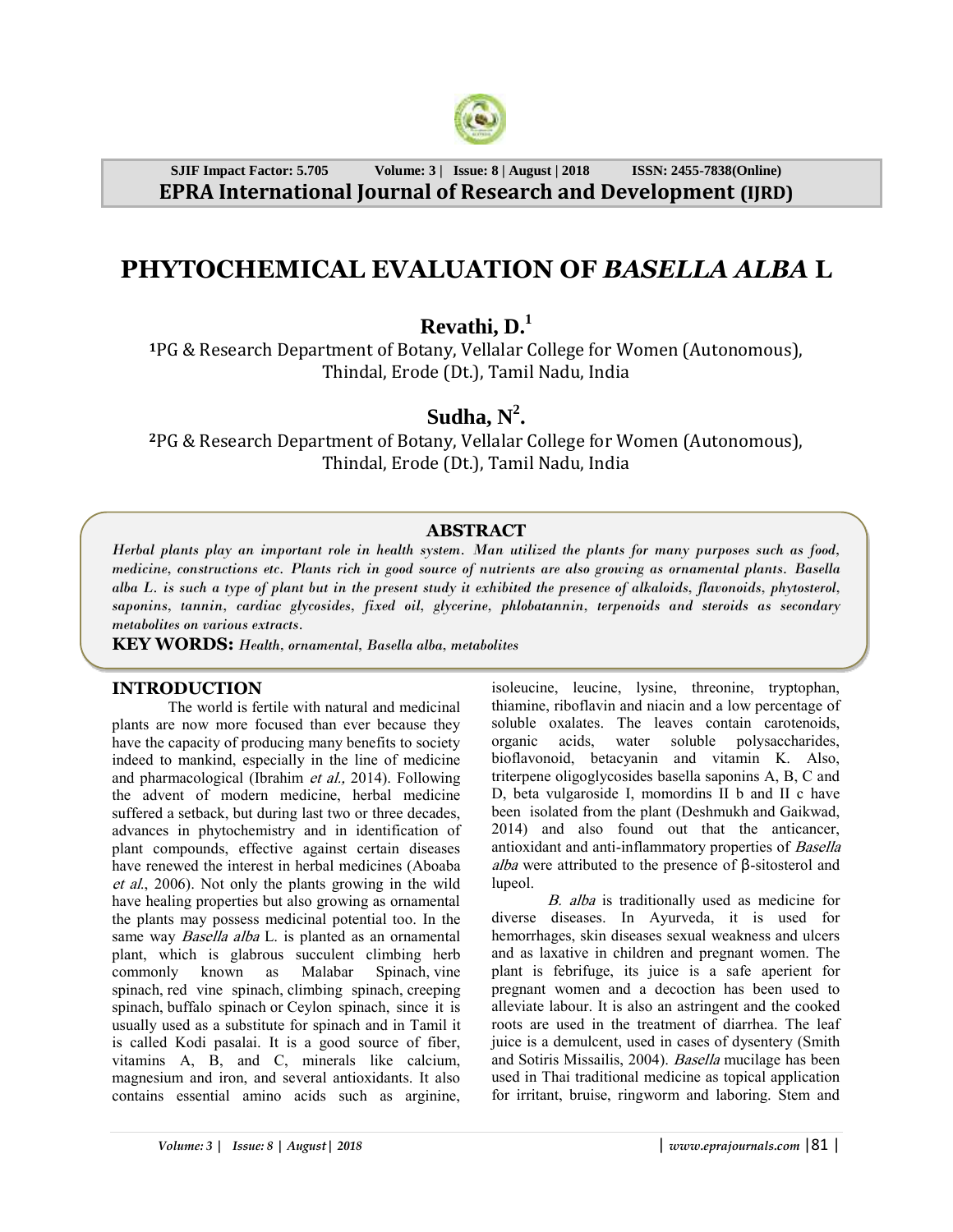leaves are used as mild laxative, diuretic and antipyretic and the plant serves as a Thai traditional vegetable. The fruit provides dark violet color for food colorant (Chou, 1997). Basella alba has been used for the treatment of Anemia in women, coughs, cold (leaf with stem), cold related infections (Rahmatullah *et al.*, 2010). Maceration is taken orally for infertility, pelvic inflammatory disease, orchitis, epididymytis, threatened abortion, spurious labour (Focho et al., 2009). Leaves are used in constipation, poultice for sores, urticaria and gonorrhea. It is also used in poultice local swellings, intestinal complaints etc (Yasmin *et al.*, 2009). The mucilaginous liquid obtained from the leaves and tender stalks of plants is popular remedy for headaches (Jadhav et al., 2011). In India, it has been used for antipruritic and burn (Saikia et al., 2006) and has been used in Bangladesh for acne and freckle treatment (Akhter et al., 2008). The Ayurveda treatment in India has been used B. alba leaves and stem for anticancer such as melanoma, leukemia and oral cancer (Premalatha and Rajgopal, 2005). Root and leaves has been used for the removal of after birth, stomach pains and increase milk production (Pascaline et al., 2010). Basella alba is administered orally for the treatment of anal prolapsed or hernia. The leaf juice is used in Nepal to treat dysentery, catarrh and applied externally to treat boils. The mucilaginous qualities of the plant make it an excellent thickening agent in soups, stews, etc (Ramu etal., 2011). These healing properties may be due the presence of secondary metabolites of the Basella alba plant. Hence, in the present study, various extracts of B. alba stem, leaves and fruits were used to detect the presence of phytochemicals.

#### **MATERIALS AND METHODS Collection of the Plant material**

The plant *Basella alba* L. was collected from Salem (Dt.,), Tamil Nadu, India. The plant was identified with the help of Flora of the Presidency of Madras (Gamble and Fischer, 1934).

#### **Preparation of Plant Extracts**

The stem, leaves and fruits of B. alba were collected, washed with water, separately dried under the shade and powdered. Maceration and infusion methods of extraction were used for extract preparation (Handa et al., 2008). Maceration method was used for preparing the different solvent extracts such as petroleum ether, methanol and ethanol. The infusion method was used for preparing water (aqueous) extract. **Phytochemical Screening Methods**

The standard methods were followed to identify various secondary metabolites in petroleum ether, methanol, ethanol and aqueous extracts (Harbone, 1973; Trease and Evans, 1987; Sofowora, 1993 and Kokate et al., 2005)

#### **RESULTS**

The phytochemical analysis of B. alba stem revealed the presence of flavonoids, saponins, glycerine, terpenoids and steroids whereas the leaves consists of saponin, tannin, cardiac glycosides, terpenoids and steroids while fruit extract possess alkaloids, flavonoids, phytosterol, saponin, cardiac glycosides, fixed oil, glycerine, phlobatannin and terpenoids on various extracts. Table 1 summarized the results of phytochemical analysis of B. alba stem, leaves and fruits on various extracts.

#### **DISCUSSION**

Plants still represent a large untapped source of structurally novel compounds that might serve as lead for the development of novel drugs (Cowan 1999). B. alba are rich in chemical constituents in stem, leaves and fruits. Different extracts were used to study the presence or absence of phytochemicals. The alkaloids are present in fruits (ethanol and aqueous extracts), flavonoids in stem (aqueous extract) and fruits (methanol extract), phytosterol in fruits (ethanol extract), saponin in stem (aqueous extract), leaves (aqueous extract) and fruits (methanol and aqueous extracts), tannin in leaves (methanol and ethanol extracts), cardiac glycosides in leaves (petroleum ether and ethanol extracts) and fruits (aqueous extract), fixed oil in fruits (petroleum ether, methanol and ethanol extracts), glycerine in stem (petroleum ether, methanol, ethanol and aqueous extracts), leaves (ethanol and aqueous extracts) and fruits (petroleum ether and ethanol extracts), phlobatannin in fruit (ethanol extract) , terpenoids in stem (petroleum ether, methanol, ethanol and aqueous extracts), leaves (petroleum ether, methanol and ethanol extracts) and fruits (petroleum ether, methanol, ethanol and aqueous extracts) and steroids in stem ( methanol and ethanol extracts) and leaves (petroleum ether extract). The results of the present study agree with many earlier studies which also found that not all phytochemicals are present in all plant parts and that those present differ according to the type of the extracting solvent used (Tijjani et al., 2009; Ayinde et al., 2007). The present finding confirmed this statement. Similarly Azad *et al.* (2013); Suganthi and Tamilarasi (2015) and Jovale et al. (2015) reported the good source of phytochemicals in B. alba.

The phyto-compounds are great significance in biological activities. Many earlier works reviewed various biological activities of secondary metabolites on human health. The biological properties of alkaloids are anti-hypertensive, anti-malarial, anti-cancer, analgesic (Wink et al., 1998) and antibacterial activities (Mantle et al., 2000). A number of plant alkaloids (Azam et al., 2003) and flavonoids (De Sousa et al., 2004) have been shown to possess antioxidant properties. Flavonoids are reported to possess antiproliferative, anti-tumor, anti-inflammatory, pro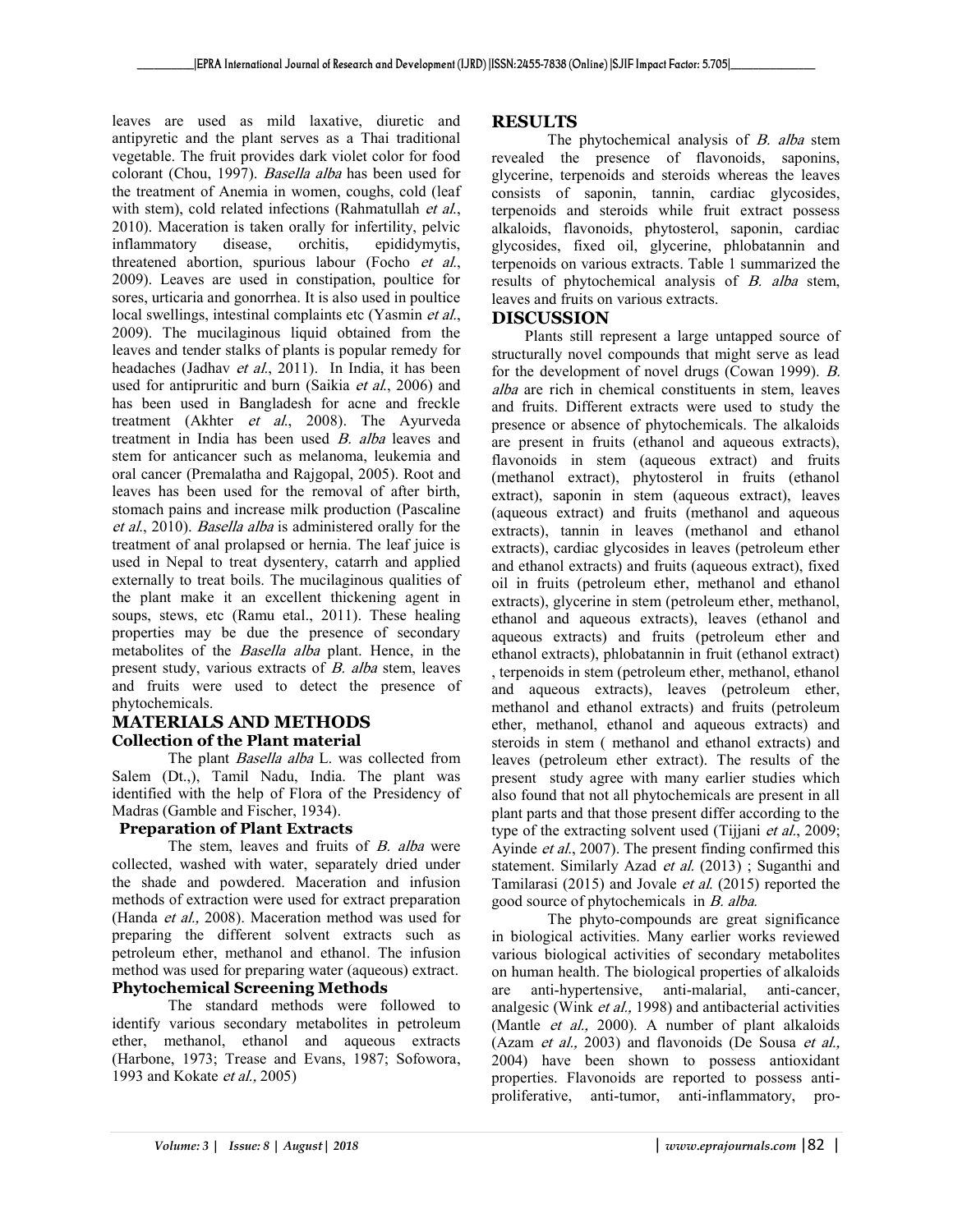apoptotic activities with molecular targets (Williams et al., 2004; Sung et al., 2007 and Buer et al., 2010). Tannins are astringent and are used for intestinal disorders such as diarrhoea and dysentery (Dharmananda, 2003) and possess antioxidants, antimicrobial and anti-carcinogenic agents (Lai et al., 2010). Trease and Evans (2002) reported the cardiac glycosides are used for treatment of various diseases associated with heart. Saponins and glycosides are also very important classes of secondary metabolites as some are cardio-active and used in treatment of heart conditions (Oloyode, 2005). Terpenoids have anticarcinogenic, anti-malarial, anti-ulcer, antimicrobial and anti-inflammatory activities (Langenheim, 1994 and Dudareva et al., 2004).

#### **CONCLUSION**

From the present research it concluded that B. alba is not only used for edible purpose, but also it have plenty of phytoconstituents. Further study need for isolation and purification of bioactive compounds.

| Table: 1- Phytochemical evaluation of <i>B. alba</i> stem, leaves and fruits on various extracts |  |
|--------------------------------------------------------------------------------------------------|--|
|                                                                                                  |  |

| Phytochemicals     | <b>Plant parts</b> | Petroleum                | <b>Methanol</b>              | <b>Ethanol</b>               | <b>Aqueous</b>                   |
|--------------------|--------------------|--------------------------|------------------------------|------------------------------|----------------------------------|
|                    |                    | ether extract            | extract                      | extract                      | extract                          |
|                    | Stem               |                          |                              |                              |                                  |
| Alkaloids          | Leaves             | $\overline{\phantom{a}}$ | $\qquad \qquad \blacksquare$ | $\overline{\phantom{a}}$     | $\blacksquare$                   |
|                    | Fruits             | $\blacksquare$           | $\blacksquare$               | $\ddot{}$                    | $\ddot{}$                        |
| Flavonoids         | Stem               | $\frac{1}{2}$            | $\overline{\phantom{0}}$     | $\overline{a}$               | $\ddot{}$                        |
|                    | Leaves             |                          |                              | $\blacksquare$               |                                  |
|                    | Fruits             | $\blacksquare$           | $\ddot{}$                    | $\blacksquare$               | $\blacksquare$                   |
| Phytosterols       | Stem               | $\blacksquare$           | $\overline{a}$               | $\blacksquare$               | $\blacksquare$                   |
|                    | Leaves             | $\blacksquare$           | $\blacksquare$               | $\blacksquare$               | $\qquad \qquad \blacksquare$     |
|                    | Fruits             | $\blacksquare$           | $\blacksquare$               | $\ddot{}$                    |                                  |
| Saponin            | Stem               | $\overline{\phantom{0}}$ | $\overline{\phantom{0}}$     | $\qquad \qquad \blacksquare$ | $\ddot{}$                        |
|                    | Leaves             | $\overline{\phantom{a}}$ | $\blacksquare$               | $\blacksquare$               | $\begin{array}{c} + \end{array}$ |
|                    | Fruits             | $\blacksquare$           | $\ddot{}$                    | $\blacksquare$               | $\ddot{}$                        |
| Tannin             | Stem               | $\overline{\phantom{0}}$ |                              | $\blacksquare$               |                                  |
|                    | Leaves             | $\frac{1}{2}$            | $\ddot{}$                    | $\ddot{}$                    | $\qquad \qquad \blacksquare$     |
|                    | Fruits             | $\overline{\phantom{a}}$ | $\overline{a}$               | $\overline{a}$               | ÷,                               |
| Cardiac glycosides | Stem               | $\blacksquare$           | $\overline{a}$               | $\blacksquare$               | $\blacksquare$                   |
|                    | Leaves             | $\ddot{}$                | L,                           | $\ddot{}$                    | $\blacksquare$                   |
|                    | Fruits             | ÷                        | $\overline{\phantom{0}}$     | ÷                            | $\ddot{}$                        |
| Fixed oil          | Stem               | $\blacksquare$           | $\blacksquare$               | $\blacksquare$               | $\overline{\phantom{a}}$         |
|                    | Leaves             | $\blacksquare$           | $\blacksquare$               | $\blacksquare$               | $\blacksquare$                   |
|                    | Fruits             | $\ddot{}$                | $\ddot{}$                    | $\pmb{+}$                    | $\blacksquare$                   |
| Glycerine          | Stem               | $\ddot{}$                | $\ddot{}$                    | $\ddot{}$                    | $\pmb{+}$                        |
|                    | Leaves             | $\overline{\phantom{0}}$ |                              | $\ddot{}$                    | $\ddot{}$                        |
|                    | Fruits             | $+$                      | $\blacksquare$               | $+$                          |                                  |
| Phlobatannin       | Stem               | $\overline{\phantom{a}}$ | $\frac{1}{2}$                | $\overline{\phantom{a}}$     | $\blacksquare$                   |
|                    | Leaves             | $\overline{\phantom{0}}$ | $\blacksquare$               | $\blacksquare$               | $\blacksquare$                   |
|                    | Fruits             | $\overline{\phantom{a}}$ | $\qquad \qquad \blacksquare$ | $\ddot{}$                    | $\overline{\phantom{a}}$         |
| Terpenoids         | Stem               | $\ddot{}$                | $\ddot{}$                    | $\ddot{}$                    | $\ddot{}$                        |
|                    | Leaves             | $\ddot{}$                | $\ddot{}$                    | $\ddot{}$                    | $\blacksquare$                   |
|                    | Fruits             | $\ddot{}$                | $^{+}$                       | $\ddot{}$                    | $\pmb{+}$                        |
| Steroids           |                    | $\frac{1}{2}$            | $\ddot{}$                    | $\ddot{}$                    | $\qquad \qquad \blacksquare$     |
|                    | Leaves             | $\ddot{}$                | $\blacksquare$               | $\frac{1}{2}$                | $\frac{1}{2}$                    |
|                    | Fruits             | $\blacksquare$           | $\overline{a}$               | $\blacksquare$               | $\sim$                           |

"+" indicates phytochemicals present "-" indicates phytochemicals absent

#### **REFERENCES**

- *1. Ibrahim T.A., Ajongbolo K.F., Aladekoyi G. (2014). "Phytochemical Screening and Antimicrobial Activity of Crude Extracts of Basella alba and Helianthus annuus on Selected Food Pathogens". Research and Reviews: Journal of Microbiology and Biotechnology, 3(2):27-31.*
- *2. Aboaba O.O., Smith S.I., Olide F.O. (2006). "Antimicrobial effect of Edible extracted on Escherichia coli 0157:H7". Pak J Nutr., 5(4): 325 – 327.*
- *3. Deshmukh S.A., Gaikwad D.K. (2014). "A review of the taxonomy, ethnobotany, phytochemistry, and pharmacology*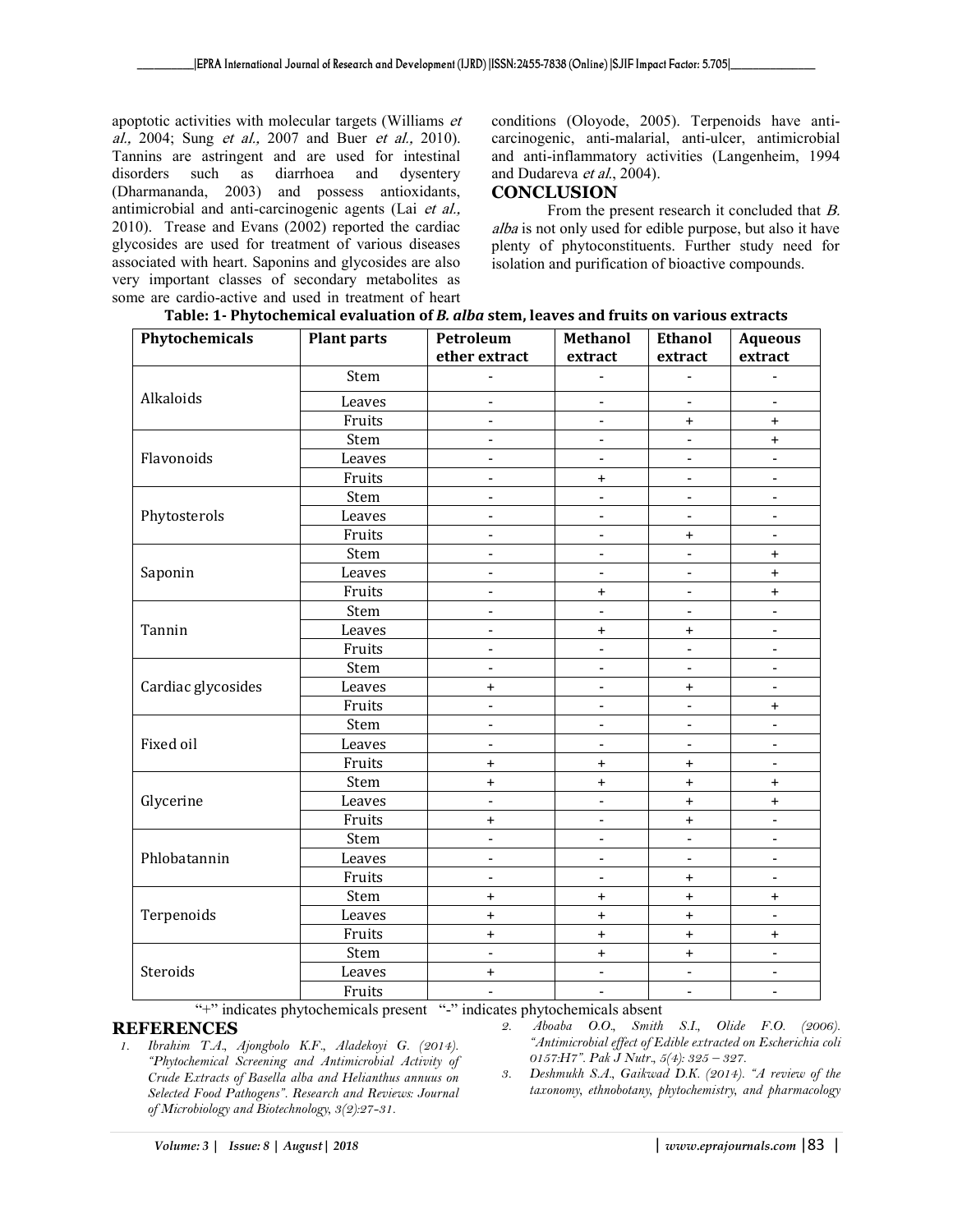*of Basella alba (Basellaceae)". Journal of Applied Pharmaceutical Science, 4(01): 153-165.* 

- *4. Smith G.R., Sotiris Missailidis. (2004). "Cancer inflammation and the AT1 and AT2 receptors". Journal of Inflammation, 1:3, 10.1186/1476-9255-1-3.*
- *5. Chou C.T. (1997). "The anti-inflammatory effect of Tripterygium wilfordii Hook F on adjuvant-induced paw edema in rats and inflammatory mediators release". Phytother Res., 11: 152-154.*
- *6. Rahmatullah, M., Rahman A., Haque Z., Mollik A.H., Emdad UllahMiajee Z.U.M., Begum R., Rahman M., Nasrin D., Seraj S., Chowdhury A.R., Khatun Z., Khatun, A. (2010). "A Survey of Medicinal Plants used by Folk Medicinal Practitioners of Station Purbo Para Village of JamalpurSadarUpazila in Jamalpur district, Bangladesh". American-Eurasian Journal of Sustainable Agriculture, 4(2): 122-135.*
- *7. Focho D.A., Nkeng E.A.P., Lucha C.F., Ndam C.F., Afegenui A. (2009). "Ethnobotanical survey of plants used to treat diseases of the reproductive system and preliminary phytochemical screening of some species of malvaceae in Ndop Central Sub-division, Cameroon". Journal of Medicinal Plants Research, 3(4): 301-3141.*
- *8. Yasmin H., Kaiser M.A., Rahman M.M., Rahman M.S., Rashid M.A. (2009). "Preliminary antibacterial activity of some indigenous plants". The Dhaka University Journal of Pharmaceutical Sciences, 8: 61-66.*
- *9. Jadhav V.D., Mahadkar S.D., Valvi S.R. (2011). "Documentation and ethnobotanical survey of wild edible plants from Kolhapur District". Recent Research in Science and Technology, 3(12): 58-63.*
- *10. Saikia A.P., Ryakala V.K., Sharma P., Goswami P., Bora U. (2006). "Ethnobotany of medicinal plants used by Assamese people for various skin ailments and cosmetics". J. Ethnopharmacol., 106: 149-157.*
- *11. Akhter S., Abdul H., Shawkat I.S., Swapan K.S., Mohammad S.H.C., Sanjay S.S. (2008). "A review on the use of non-timber forest products in beauty-care in Bangladesh". J. Forestry Res., 19: 72-78.*
- *12. Premalatha B., Rajgopal G. (2005). "Cancer-an ayurvedic perspective". Pharmacol Res., 51: 19-30.*
- *13. Pascaline J., Charles. M, George O., Lukhoba C., Ruth L.N., Solomon D.M. (2010). "Ethnobotanical survey and propagation of some endangered medicinal plants from south Nandi district of Kenya". Journal of Animal and Plant Sciences, 8(3): 1016-1043.*
- *14. Ramu G., Krishna Mohan G., Jayaveera K.N. (2011). "Preliminary investigation of patchaippasali mucilage (Basellaalba) as tablet binder." IJGP, 5(1): 24-27.*
- *15. Gamble, J.S., Fishcer, C.E.C. (1934). Flora of the Presidency of Madras. Vol. I, II and III. Neeraj Publishing House, Delhi.*
- *16. Handa S.S., Khanuja S.P.S., Longo G., Rakesh D.D. (2008). "Extraction Technologies for Medicinal and Aromatic Plants", (1stedn), no. 66. Italy: United Nations Industrial* Development Organization and *International Centre for Science and High Technology.*
- *17. Harbone J.B. (1973). "Phytochemical methods", 3rd Edition. D.E. and Hall Ltd., London: 135-270.*
- *18. Trease G.E., Evans W.C. (1987). "Pharmacognosy", 11th edition. Brailliar Tiridel and Mac Millian publishers, London.*
- *19. Sofowora A. (1993). "Medicinal plants and traditional medicine in Africa". John Wiley and Son Ltd.:150-153.*
- *20. Kokate C.K., Purohit A.P., Gokhale S.B. (2005). "Pharmacognosy", 31st edition, Nirali Prakshan, Pune,: 1- 131.*
- *21. Cowan M.M. (1999). "Plants products antimicrobial agents". Clin. Microbial. Rev., 14: 564- 584.*
- *22. Tijjani M., Bello I., Aluyu A., Olurishe T., Maidawa S., Habila J., Balogun E. (2009). "Phytochemical and antibacterial studies of root extract of Cochlospermum tinctorium". Res. J. Med. Plants., 3: 16-22.*
- *23. Ayinde B.A., Omogbai E.K., Amaechina F.C. (2007). "Pharmacognosy and hypotensive evaluation of Ficus exasperata Vahl (Moraceae) leaf". Acta pol pharm., 64: 543-546.*
- *24. Azad A.K., Wan Azizi W.S., Babar Z.M., Zubair Khalid Labu and Zabin S. (2013). "An Overview on Phytochemical, Anti-Inflammatory and Anti-Bacterial Activity of Basella alba Leaves Extract". Middle-East Journal of Scientific Research 14 (5): 650-655.*
- *25. Suganthi A., Tamilarasi A. (2015). "Comparative studies on phytochemical analysis of Basella alba (L.) Varieties". World journal of pharmacy and pharmaceutical sciences, 4(10):1089-1098.*
- *26. Jovale Vincent V. Tongco, Angustia D. Añis, Jelynne P. Tamayo. (2015). "Nutritional Analysis, Phytochemical Screening, and Total Phenolic Content of Basella alba Leaves from the Philippines". International Journal of Pharmacognosy and Phytochemical Research, 7(5): 1031- 1033.*
- *27. Wink M., Schmeller T., Latz-Briining B. (1998). "Modes of action of allelochemical alkaloids: Intraction with neuroreceptors, DNA and other molecular targets". Journal of chemical Ecology, 24:1888-1937.*
- *28. Mantle D., Eddeb F., Pickering A.T. (2000). "Comparison of relative antioxidant activities of British medicinal plant species in vitro". J. Ethnopharmacol., 72:47 - 51.*
- *29. Azam S., Hadi N., Khan N.U., Hadi S.M. (2003). "Antioxidant and prooxidant properties of caffeine, theobromine and xanthine". Medical Science Monitor, 9: 325-330.*
- *30. De Sousa E., Zanatta L., Seifriz I., Creczynski-Pasa T.B., Pizzolatti M.G., Szpoganicz B., Silva, F.R. (2004). "Hypoglycaemic effect and antioxidant potential of Kaempferol-3,7-O-(alpha)-dirhamnoside from Bauhinia forficata leaves". Journal of Natural Products, 67:829- 832.*
- *31. Williams R.J., Spencer J.P.E., Rice-Evans C. (2004). "Flavonoids: antioxidants or signaling molecules?" Free Radic. Biol. Med., 36: 838-849.*
- *32. Sung B., Pandey M.K., Aggarwal B.B. (2007). "Fisetin, an inhibitor of cyclin-dependent kinase 6, down-regulates nuclear factor-kappa B- regulated cell proliferation, antiapoptotic and metastatic gene products through the suppression of TAK-1 and receptor- interacting proteinregulated I kappa B alpha kinase activation". Mol. Pharmacol., 71: 1703-1714.*
- *33. Buer C.S., Imin N., Djordjevic M.A. (2010). "Flavonoids: New roles for old molecules". J. Integr. Plant Biol., 52 (1): 98-111.*
- *34. Dharmananda S. (2003). "Gallnuts and the uses of Tannins in Chinese Medicine". In: Proceedings of Institute for Traditional Medicine, Portland, Oregon.*